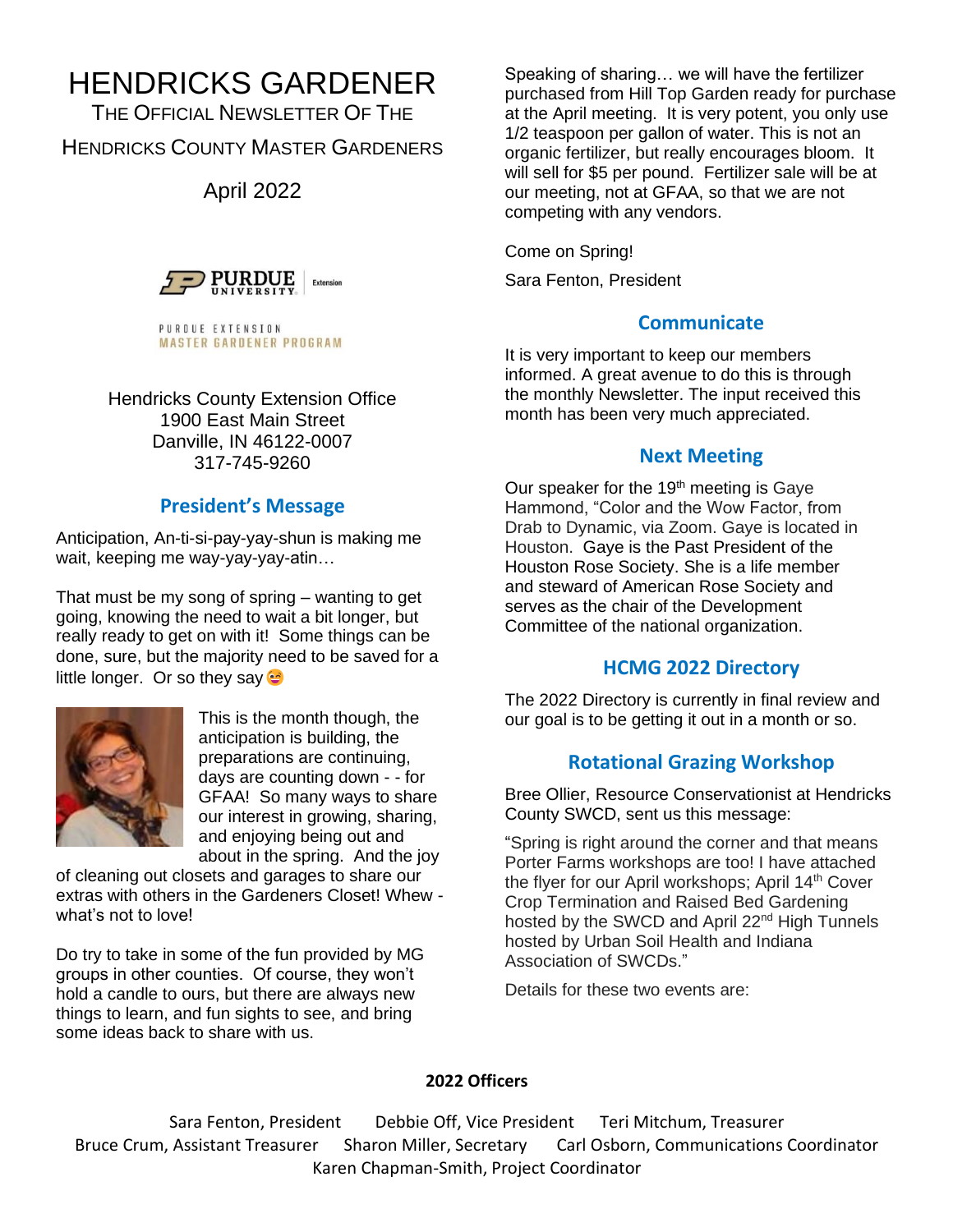# **Cover Crop Termination & Raised Bed Gardening**

April 14th 5:30pm Hosted by Hendricks County Soil & Water Conservation District RSVP to brianna.ollier@in.nacdnet.net

## **Soil Health in High Tunnels**

April 22nd 10am Hosted by Urban Soil Health (IASWCD) Register here: [Soil health in high tunnels Tickets,](https://www.eventbrite.com/e/soil-health-in-high-tunnels-tickets-225319706307)  [Multiple Dates | Eventbrite](https://www.eventbrite.com/e/soil-health-in-high-tunnels-tickets-225319706307)

# **Gardening for All Ages - April 23, 2022**

We are closer and closer to GFAA 2022! The committee is hard at work with final plans and preparations. As a reminder, "ALL HANDS-ON DECK" on Friday April 22, starting at 10AM at the expo hall. During this time, we will be setting up the



greeting area, educational sessions room, bagging trees, stuffing goody bags, setting up tables, chairs and our own booths – Children's Activities, Seeds, Trees, Garden Wizard, MG educational booth and our snack area. No signup required, just show up whenever you can.

Specific volunteer slots are posted in MG Manager for Saturday, April 23. We added additional slots this year for folks to be available to assist wherever needed so that we all can have a lunch break or a chance to hear our fantastic speakers! We are so proud to have this lineup with a combined 95 years of Master Gardener experience! (See below) All hands-on deck for teardown and cleanup at 4PM. Amazing how fast we can cleanup compared to setup!

Suzy, Steve, and Kim spoke to the class members in training now. Jeff will be instructing them on how to volunteer. We felt enthusiasm amongst the students! We would like to ask that everyone reach out to these students and welcome them to GFAA! Hopefully they will all be interns later this spring and we will be greeting them at our monthly meeting!

The free gardening classes being offered at GFAA this year are:

Colletta Kosiba- "Out With the Bugs"

Magen Eller- "Science Backed Companion Planting"

Jackie Rosales- "Common Butterflies in Indiana"

Rosie Lenihan- "What DO Master Gardeners DO?"

Becky Troutman- "Love Your Houseplants and They Will Love You Back"

John Dottenwhy- "Keeping your Ground Moist with Drip Irrigation"

# **GFAA Gardener's Closet**

As you know, the Gardener's Closet is an important part of GFAA, and Becky Troutman has done an excellent job once again.

Gardener's Closet is trying something new this year. We are going to have a "SILENT AUCTION"



featuring wildlife prints. The prints were donated by a Master Gardener member. Each print is signed by the artist and very nicely framed. The bidding on the prints will be from 9:00 a.m. to 1:00 p.m.

You do not need to be at the auction

to win but will need to pick up the print at the end of the day or make other arrangements. You will be able to bid on the paintings or offer the "TAKE HOME" price and the print will no longer be available.

Please refer to print photos and frame measurements below.



Imperial Eagle, Artist Guy Coheleach, 23 7/16" x 19 7/16", 1974, Starting Bid \$45, Take Home \$70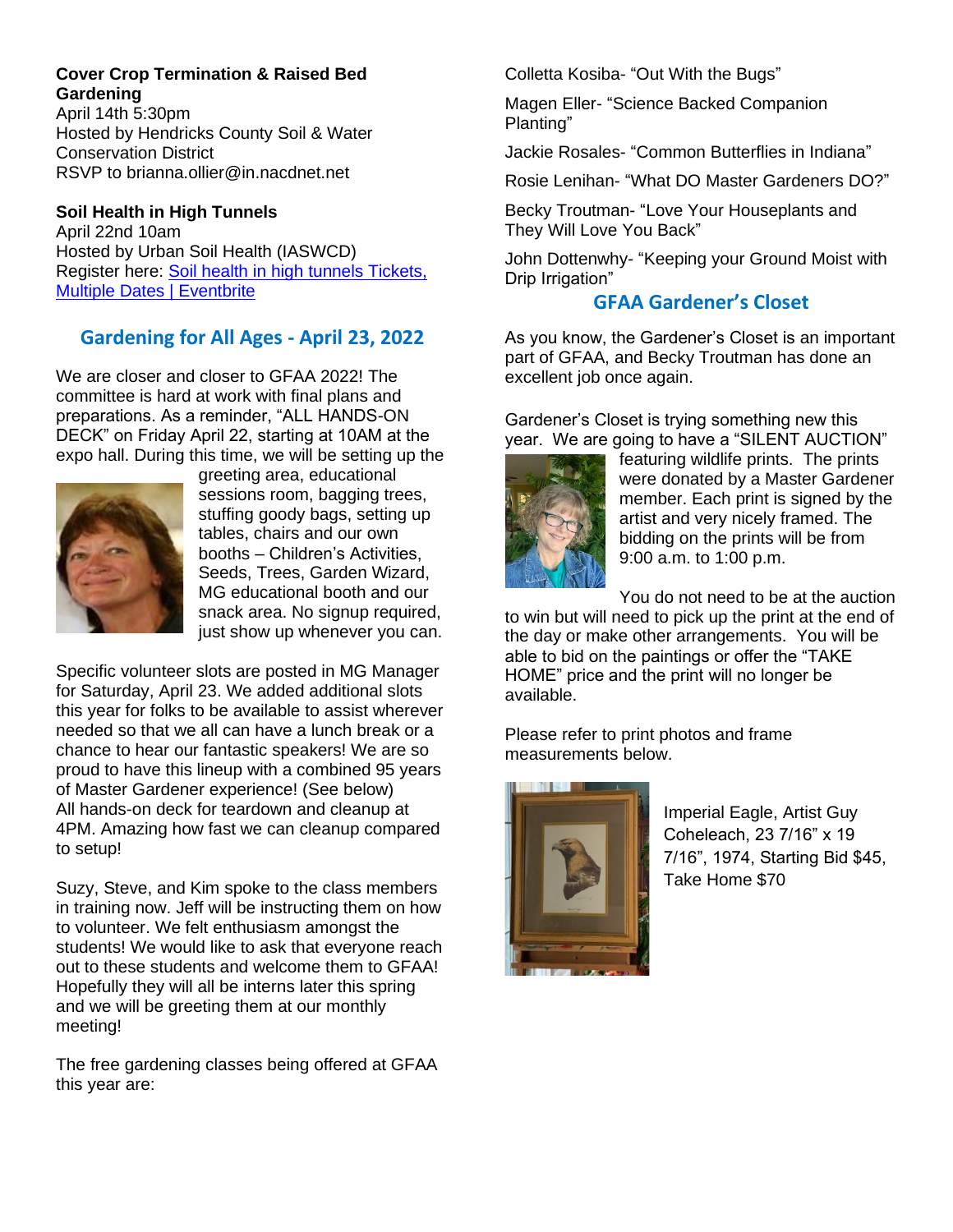

Canada Goose, Artist Richard Sloan, 33 ¼'' x 38 11/16", Starting Bid \$50, Take Home \$100

Alert and Waiting, (Gyrfalcon) Artist Don Richard Eckelberry, 1972, Starting Bid \$50, Take Home \$100

# **Master Gardener Annual Plant Sale and Auction**

Sat, May 17, 2022 6 to 8 PM Auction at 7 PM Hendricks County Fair Grounds- Cartlidge Barn

Rain or shine. Lines begin to form early.

Bring your wagons, boxes and gardening questions. Master Gardeners will be available to help you select plants and answer questions.

Varieties of annual flowers, herbs, Indiana Native Plants, sun / shade perennials, and bulbs all for reasonable prices. Stay for the auction that offers a variety of items.

## **Rosefest 2022**



Antelope, Artist Charles Frace", 35 ¼" x 30 2/16 », Starting Bid \$45, Take Home \$75.

All the proceeds from any money made go towards our on going programs such as: Scholarship, Demonstration Garden, Sheltering Wings, Correctional Facility Garden.

The "CLOSET" will continue to offer interesting, new, used and collectible items to be purchased at WONDERFUL prices. Make sure you allow time to come and browse. Our volunteers have been helping at the Closet for a number of years. Deals Galore!!!

The Indianapolis Rose Society and the Hamilton County Master Gardeners invite you to a day filled with beautiful roses, rose growing demonstrations, rose garden tour, free roses to first 40 guests, an ARS accredited rose show and wonderful speakers.

#### **SATURDAY, JUNE 11, 9 am – 3 pm**

HAMILTON CO 4H FAIRGROUNDS 2003 E PLEASANT STREET NOBLESVILLE

#### **SPEAKERS:**

Diane Sommers, President of the American Rose **Society** 

PROGRAM: Rose Classifications … Something for everyone!

Diane Brueckman, Retired St. Louis Botanical Rose Garden Director and current owner of Rosey Acres Rose Nursery.

PROGRAM: 2022 New Rose Releases